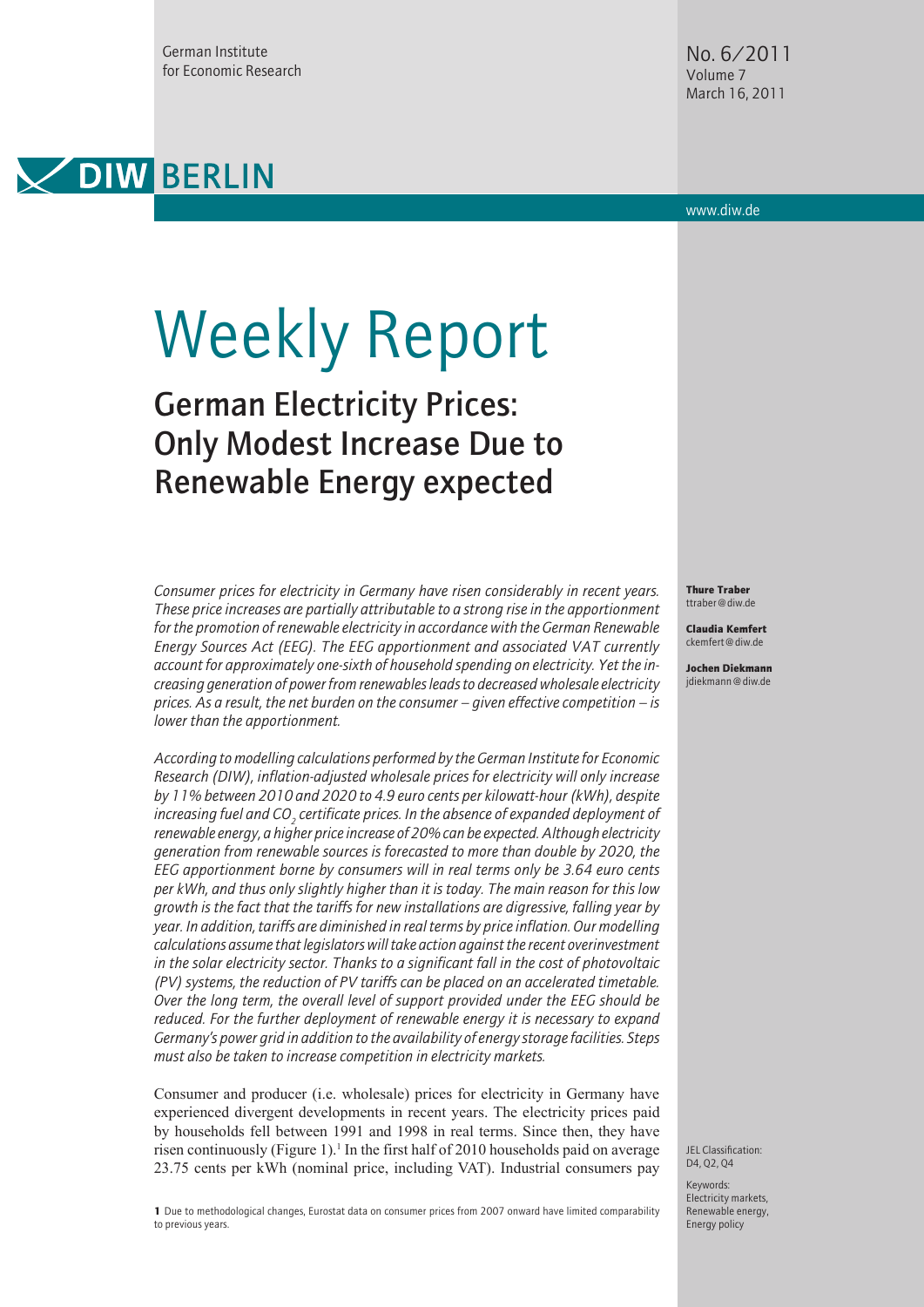

#### Consumer Electricity Prices in Germany, 1991–2010



Prices at six-month intervals.

Selected typical consumer groups according to Eurostat data (based on new methods since 2007):

"Domestic Consumption Dc" (old): Annual consumption of 3500 kWh.

"Domestic Consumption DC" (new): Annual consumption of 2500 to 5000 kWh.

"Industrial Consumption Ie" (old): Annual consumption of 2000 MWh; maximum demand of 500 kW; power usage of 4000 hrs.

"Industrial Consumption IC" (new): Annual consumption of 500 to 2,000 MWh.

Sources: Eurostat; Destatis; calculations by DIW. DIW Berlin 2011

Over the past decade consumer prices for electricity in Germany have risen considerably in real terms.

#### Figure 2

#### Breakdown of Household Electricity Bill

In percent (as of 1 April 2010)



Source: Federal Network Agency: Monitoringbericht 2010. Bonn, November 2010. DIW Berlin 2011

Taxes, fees, and apportionments made up 40% of the household electricity bill in Germany in 2010.

> considerably lower prices for electricity. Industrial electricity prices fell in real terms considerably until 2000 and have been rising thereafter. Electricity prices in Germany are considerably higher than the

European average, particularly for households, but also for industrial consumers.2

Regulatory requirements are responsible for a large share of the price paid by consumers for electricity (Figure 2). Approximately 40% of the price paid by households in 2010 was attributable to the electricity tax, VAT, concession fees, as well as charges due to the Renewable Energy Sources Act (EEG) and the Act on Combined Heat and Power Generation (KWKG). In 2010, the EEG apportionment was 2.05 euro cents per kWh, and represented 8.8% of the consumer price for electricity.

The EEG apportionment was sharply increased in 2011 to 3.53 euro cents per kWh, and now comprises 14% of the electricity price paid by households. Including VAT, the apportionment currently stands at 4.2 euro cents per kWh, thus representing onesixth of the household electricity bill. The increase of 1.5 euro cents per kWh over the year prior includes a retroactive increase for 2010 of 0.29 euro cents per kWh (excluding VAT). Furthermore, in determining the apportionment for 2011, Germany's transmission system operators (TSO) have made calculatory assumptions – particularly with regard to solar electricity trends and direct selling as a consequence of the so-called green electricity privilege– which tend to overestimate the shortfall in revenues, and, as a consequence, the apportionment necessary for 2011.3

By contrast, producer prices for electricity contain neither the aforementioned regulatory taxes and fees, nor network costs and accounting charges. Wholesale electricity trading now takes place to large extent on exchanges such as the EEX in Leipzig (spot and forward trading). The average day-ahead spot market prices for electricity during specific hours fluctuate considerably. Short-term price changes are primarily attributable to varying demand and increasingly to variation in wind and photovoltaic power generation. Moreover, prices tend to vary considerably over time, e.g. from quarter to quarter (Figure 3). Such fluctuations primarily result from changes in fuel and  $CO<sub>2</sub>$  certificate prices. Over the last five years the average spot market price for electricity has varied between 30

2 For more on electricity price trends and costs, see Frontier Economics, EWI: Energiekosten in Deutschland – Entwicklungen, Ursachen und internationaler Vergleich (Project 43/09). Final Report of the Federal Ministry for Economics and Technology, August 2010.

3 50Hertz Transmission GmbH, Amprion GmbH, EnBW Transportnetze AG, TenneT TSO GmbH: Prognose der EEG-Umlage nach AusglMechV. Prognosekonzept und Berechnung der ÜNB, 15 October 2010. Leipziger Institut für Energetik GmbH (IE): Jahresprognose 2011 zur deutschlandweiten Stromerzeugung aus regenerativen Kraftwerken. Prognose der Stromeinspeisung und der Vergütung im Rahmen des Erneuerbare-Energien-Gesetzes für 2011. Endbericht im Auftrag der Übertragungsnetzbetreiber (ÜNB). Leipzig, 30 September 2010.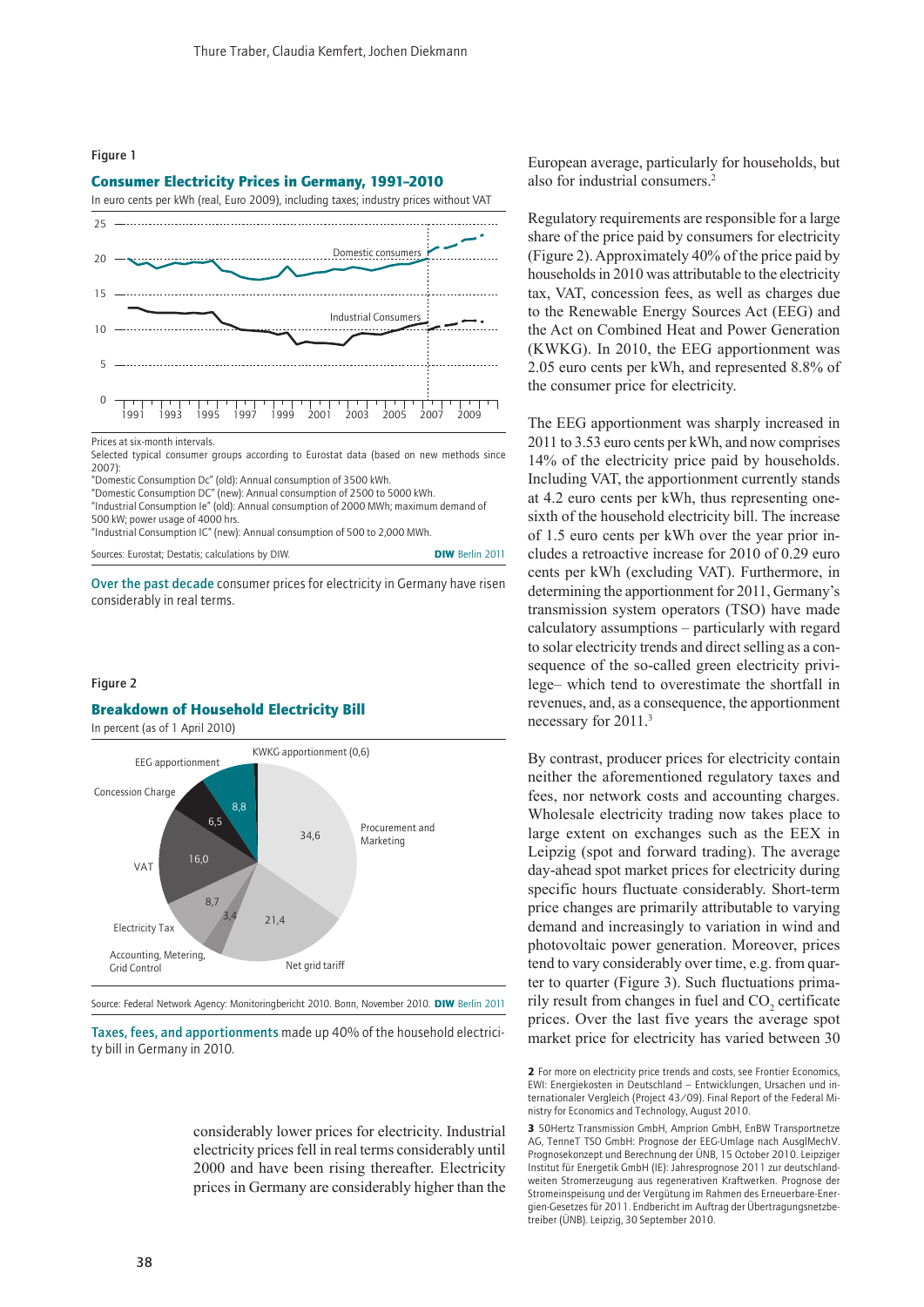and 70 euro per MWh (3 to 7 euro cents per kWh). In 2010 the average price for electricity was 44 euro per MWh (4.4 euro cents per kWh). Thus, the wholesale price for electricity in 2010 was 19% of the price paid by households.

In order to estimate the future impact of promoted renewable energy on electricity prices, the following interrelationships are thus significant, and were taken into account in our modelling calculations:

- Wholesale prices are influenced by the expanded use of renewables.
- The EEG apportionment depends on the growthof renewables, the feed-in tariffs, and the wholesale prices.
- Consumer prices depend on wholesale prices as well as EEG apportionment.

#### Electricity generation from renewables to more than double by 2020

According to EU Directive 2009/28/EC on the Promotion of the Use of Energy from Renewable Sources, at least 18% of Germany's gross final energy consumption must come from renewables by 2020. In the EEG 2009 a binding target of at least 30% was set for the electricity sector. The energy plan adopted by the German government in September 2010 sets the goal of obtaining a green energy share in the electricity sector of at least 35% by 2020.<sup>4</sup> Germany's National Renewable Energy Action Plan even foresees a renewable energy share of  $38.6\%$  by  $2020$ .<sup>5</sup> Thus, the share of electricity generated from renewable sources will more than double between 2010 and 2020.

Our modelling calculations are based on an expansion of renewables in accordance with a scenario of the German Federal Ministry for Environmental Protection, under which the annual electricity generation from EEG power plants will increase to some 217 TWh by 2020.<sup>6</sup> If this goal is reached, the share of electricity generated from renewables would represent 40% of electricity consumption in 2020.

#### Figure 3

#### Quarterly Average EPEX Spot Market Prices for Electricity, 2000–2010





#### Rising Fuel Costs Drive Spot Prices

Wholesale prices for electricity are driven by several factors. Key price determinants include the supply of power generated from renewable sources, electricity demand, the generation capacity of conventional power plants, and, in particular, fuel and  $CO<sub>2</sub>$  prices.

As a result of the global economic crisis in 2008–9, fossil fuel prices fell sharply. In 2010 fuel prices rose again, and remained volatile. This was particularly true of crude oil prices, which have a considerable influence over market developments for other fuels.

In its most recent World Energy Outlook, the International Energy Agency (IEA) foresees under current policies an additional increase in real crude oil prices from around 80 USD per barrel in 2010 to around 110 USD per barrel in 2020.<sup>7</sup> While the price differential in Europe between crude oil and natural gas is expected to remain relatively constant, the IEA believes global hard coal prices will rise somewhat slower, as there will be no shortage of easily accessible coal reserves over the mid-term. The fuel prices that underlie our electricity price calculations for 2020 are for the most part based on IEA figures. The following megawatt-hour prices are expected for individual fuel types in 2020: crude oil: 55.30 euro, natural gas: 35.40 euro, hard coal:

<sup>4</sup> BMWi, BMU: Energiekonzept, für eine umweltschonende, zuverlässige und bezahlbare Energieversorgung. Berlin, 28 September 2010. By 2050 it is even foreseen that 80% of electricity will come from renewables.

<sup>5</sup> Federal Republic of Germany: Nationaler Aktionsplan für erneuerbare Energie gemäß der Richtlinie 2009/28/EG zur Förderung der Nutzung von Energie aus erneuerbaren Quellen. Berlin, August 2010.

<sup>6</sup> Wenzel, B., Nitsch, J.: Entwicklung der EEG-Vergütungen, EEG-Differenzkosten und der EEG-Umlage bis zum Jahr 2030 auf Basis des Leitszenario 2010. Study on behalf of the German Federal Ministry of Environmental Protection. June 2010.

<sup>7</sup> OECD/IEA: 2010 World Energy Outlook. Paris, November 2010, p. 69 ff. The U.S. Energy Information Administration (EIA) arrives at similar conclusions, see EIA: 2010 International Energy Outlook, July 2010.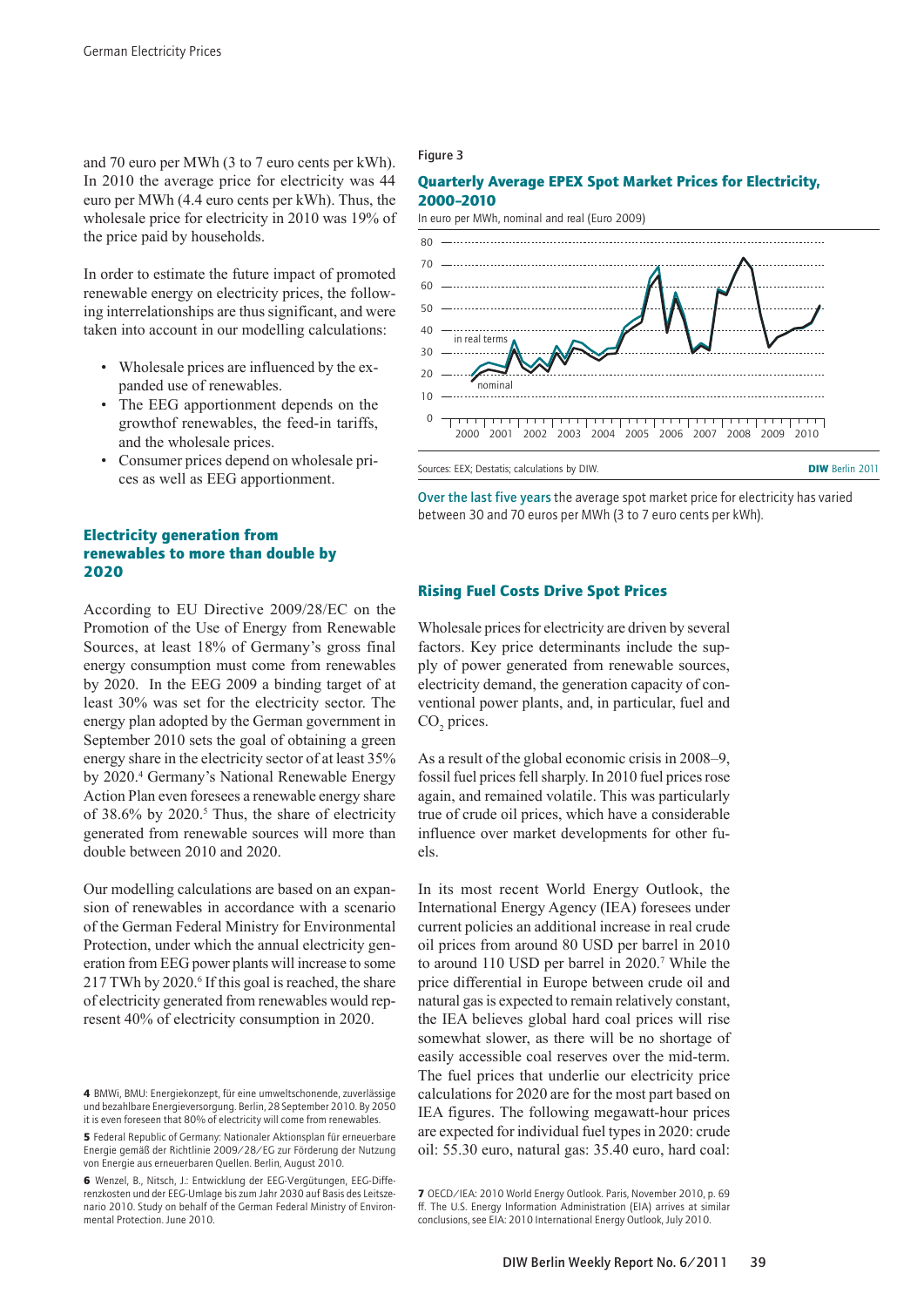#### Table

#### Net Capacity of Conventional German Power Plants in 2020

In Megawatt

|                              | <b>Baseline scenario</b> | Comparative<br>scenario | <b>Difference</b>      |
|------------------------------|--------------------------|-------------------------|------------------------|
| Hydro                        | 3465                     | 3465                    | 0                      |
| Nuclear                      | 16912                    | 16912                   |                        |
| Lignite                      | 14605                    | 17465                   | 2860                   |
| Hard Coal                    | 23989                    | 33239                   | 9250                   |
| Gas/Oil                      | 20087                    | 20087                   | 0                      |
| Total                        | 79058                    | 91 168                  | 12 110                 |
| Source: Calculations by DIW. |                          |                         | <b>DIW Berlin 2011</b> |

Coal-fired power generation capacity is 12,110 megawatts higher in the fictitious scenario (which foresees no further growth in renewables) than in the baseline scenario.

10.10 euro, lignite: 4.20 euro. These figures presuppose a USD:EUR exchange rate of 1.25 to 1.

Considerable price increases are also to be expected in the market for  $CO_2$  emission allowances as a result of the continuous emission cap reduction by 1.74% per annum. We assume a  $CO_2$  price of 25 euro per allowance (ton of  $CO<sub>2</sub>$ ) in 2020.

While energy efficiency increases in the electricity sector are uncertain, additional demand for electricity will be created through the expanded use of electric vehicles and other technologies such as heat

#### Box 1

#### Electricity market simulation using the ESYMMETRY model

The ESYMMETRY simulation model was developed at the German Institute for Economic Research (DIW) to analyze short-term adjustments in the electricity market in light of fluctuations in demand and power generation from wind and solar. The model simulates electricitymarket price developments at one-hour intervals while taking imperfect competition into account. Thanks to detailed data – particularly on the power plants of Germany's four largest electricity suppliers – it is possible to realistically simulate power-plant operation under market conditions. Previously the model was used to analyze the electricity price effects of wind energy.<sup>1</sup>

pumps. We therefore assume conservatively that electricity demand will remain constant.

The generation capacity of conventional power plants that we can expect in 2020 depends on the current inventory of power plants, the rate at which they are shut down due to ageing, as well as the rate at which new plants are constructed. In this regard, the recent decision to extend the operational life of Germany's nuclear power plants by 8 to 14 years is of considerably importance. According to our assumptions, the planned expansion of renewable energy generation will also be accompanied by the completion of all currently planned naturalgas power plants as well as all currently approved coal-burning power plants (see Baseline Scenario in Table).

According to the German Environmental Ministry's guideline scenario, wind energy in particular will be significantly expanded, reaching a production potential of 108 TWh in 2020. Due to the strong expansion in photovoltaic capacity witnessed in 2010 (an estimated 7.5 GW of capacity was added, in contrast to the guideline scenario's foreseen addition of 6.5 GW), we assume that the expansion of PV capacity will be 5 GW in 2011, slightly higher than the guideline scenario's forecast. From 2012 onward, 3.5 GW of photovoltaic capacity will be added annually. Thus, at the end of 2020 an installed capacity of 53.8 GW will be reached. It will therefore be possible to generate 47 TWh of solar electricity in 2020 (assuming 910 full load hours per year).

Based on these assumptions, DIW's ESYMMETRY electricity market model (Box 1) simulates an average inflation-adjusted electricity price of 49.3 euro per megawatt-hour in 2020. This corresponds to a real increase of 11% over the average EEX wholesale price in 2010. This increase is first and foremost attributable to rising fuel and  $CO<sub>2</sub>$  prices.

#### Renewable Energy Reduces Wholesale Prices

Fuel prices and the further expansion of renewable energy will have a strong impact on electricity wholesale prices. In order to quantify how these factors impact wholesale price, we investigate a hypothetical scenario under which renewable energy is not expanded any further. In contrast to the baseline scenario, in this comparative scenario we instead assumed that all plans to construct fossil fuel-driven power plants will be realized. The net installed capacity of conventional power plants is thus 12.1 GW

<sup>1</sup> See Thure Traber, Claudia Kemfert (2011): Gone with the Wind? Electricity Market Prices and Incentives to Invest in Thermal Power Plants under Increasing Wind Energy Supply, Energy Economics, 33, S. 249-256.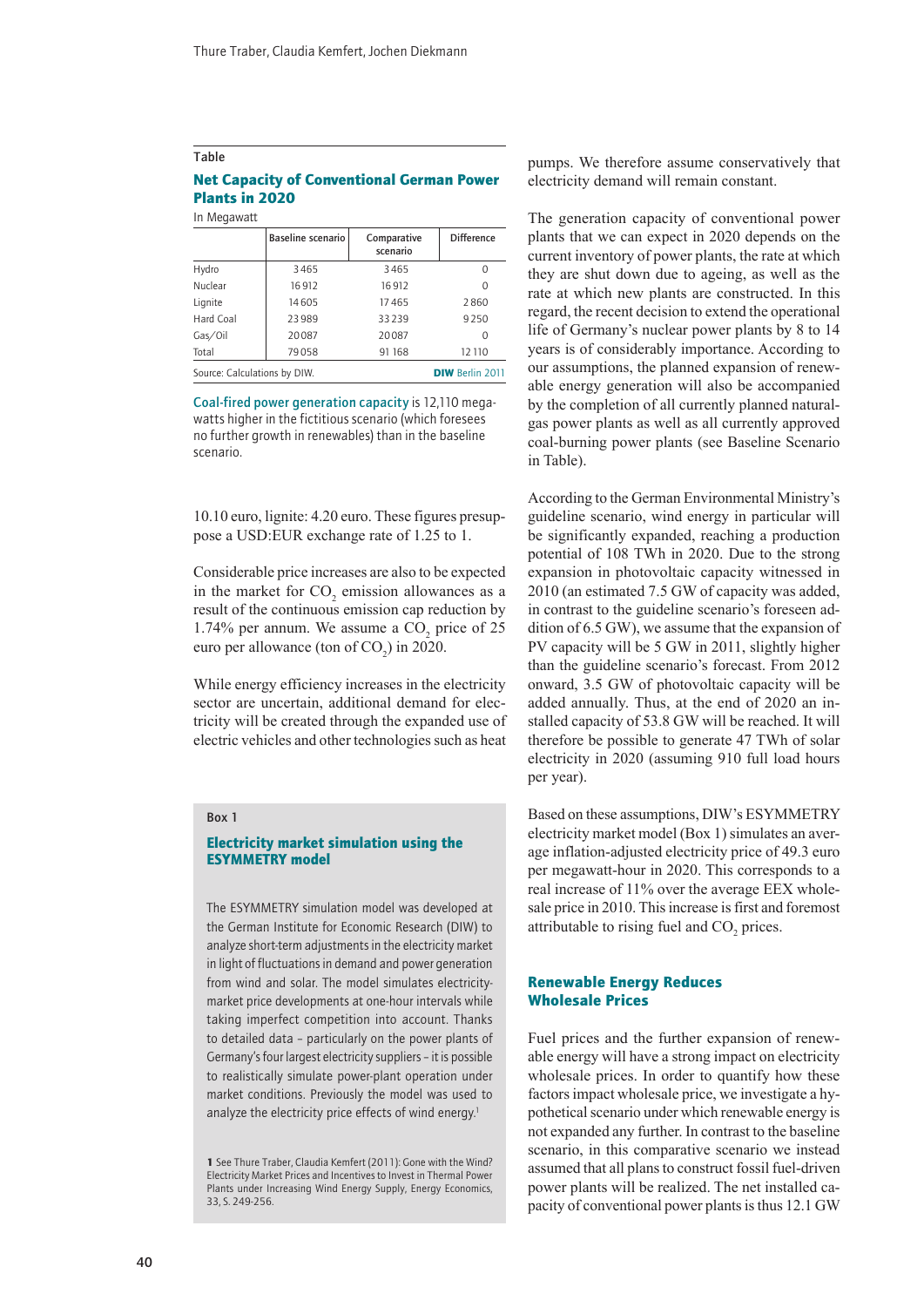higher than in the baseline scenario (see Table). In this fictive case, the smaller supply of electricity from renewables leads to higher electricity prices in the year 2020. Our modelling calculations predict a wholesale price of 52.5 euro per megawatt-hour. In the baseline scenario, by contrast, our calculations yield a lower price of 49.3 euro. In this way, the additional electricity generation supported by the EEG between 2010 and 2020 leads to a price reduction of 3.2 euro per megawatt-hour.8

#### Only a small increase in the EEG apportionment by 2020…

Besides wholesale prices, the expansion of renewable power plants, and the tariffs for EEG electricity are key determinants of the EEG apportionment which must be borne by consumers. The feed-in tariffs for new plants fall from year to year based on the digression rates defined in the EEG. While the digression rates for most supported technologies have remained predominantly the same in recent years, they have been repeatedly adjusted for photovoltaic systems due to the unexpected sharp decline in PV system prices as well as the associated overheating of the market. In order to reduce the high uncertainty surrounding the rate at which capacity is added, the digression stipulated by the current EEG is calculated based on the capacity added in the previous year. Beginning in 2012, if the "target corridor" of 2.5 to 3.5 GW of additional capacity was exceeded in the previous year, the tariff digression is to be increased from 9% by 3 percentage points, and by additional 3 percentage points for each excessive GW of added capacity, until an maximum digression of 21% is reached. By contrast, if less than 2.5 GW of capacity is added, the digression decreases. For the capacity expansion assumed in our calculations, this means a digression of 13% beginning in 2012 and of 9% per year in the following years.

Furthermore, we assume that the amount of privileged electricity consumption of power-intensive companies will not be increased (Box 2) and that there will be no major burdens from the so-called green electricity privilege (Box 3).

Under these conditions, we estimate an EEG apportionment in 2020 of 3.64 euro cents per kWh (at 2010 prices), which is only slightly higher than it is today. Broken down into individual technologies, it turns out that photovoltaic will account for 1.7 euro cents per kWh, or 47% of the apportionment (see Figure 4). Photovoltaic power will then contribute almost a quarter of the electricity generation promoted by the EEG.

#### ... While Net Burden to Consumers is lower than EEG Apportionment

Given sufficient competition in the end user markets for electricity, the reduction of wholesale prices by 0.32 euro cents per kWh in 2020 resulting from the additional renewable energy supply will at least partially be passed through to consumers. The net burden to consumers is thus lower than the EEG apportionment. Furthermore, the EEG may even lead to a discharge of electricity-intensive companies.

#### Political Implications

In the public debate, it is frequently argued that the economic burden associated with the promotion of renewable energy support is too high, particularly in light of recent increases in electricity prices. For this reason, some have even called for the complete abolishment of the EEG. Yet our model calculations show that the burden imposed on Germany's economy by renewable energy support will not be excessive in the future. It turns out that the burden borne by electricity consumers will furthermore not increase substantially if appropriate measures are considered.

It is essential that renewable electricity generation continues to be promoted under the EEG. Otherwise, it would not be possible to achieve the targets. However, tariffs should continue to be set digressively and adjusted in case of changing market conditions. For example, the reduction of photovoltaic tariffs should be accelerated due to the considerable drop in system costs that has occurred in recent years. Installation operators should not be provided with excessive tariffs. Furthermore, efforts should be made to lead photovoltaic capacity expansion to the targeted growth rate of 2.5 to 3.5 GW per annum.<sup>9</sup>

In this connection, the German Environmental Minister and the German Solar Industry Association have jointly proposed an accelerated timetable for the reduction of PV tariffs. The proposal suggests

**<sup>8</sup>** The electricity-price reducing effects associated with lower  $\mathrm{CO}_2$  prices as a result of the expansion of renewable energy have not been taken into consideration. Our estimates can thus be viewed as conservative.

<sup>9</sup> The German Advisory Council on the Environment (SRU) considers this target rate to be too high and has recommended limiting annual capacity expansion on a "first-come, first-served" basis. The Council has refrained, however, from identifying the capacity expansion rate that should be achieved. See The German Advisory Council on the Environment (SRU): Wege zur 100 Prozent erneuerbaren Stromversorgung, January 2011.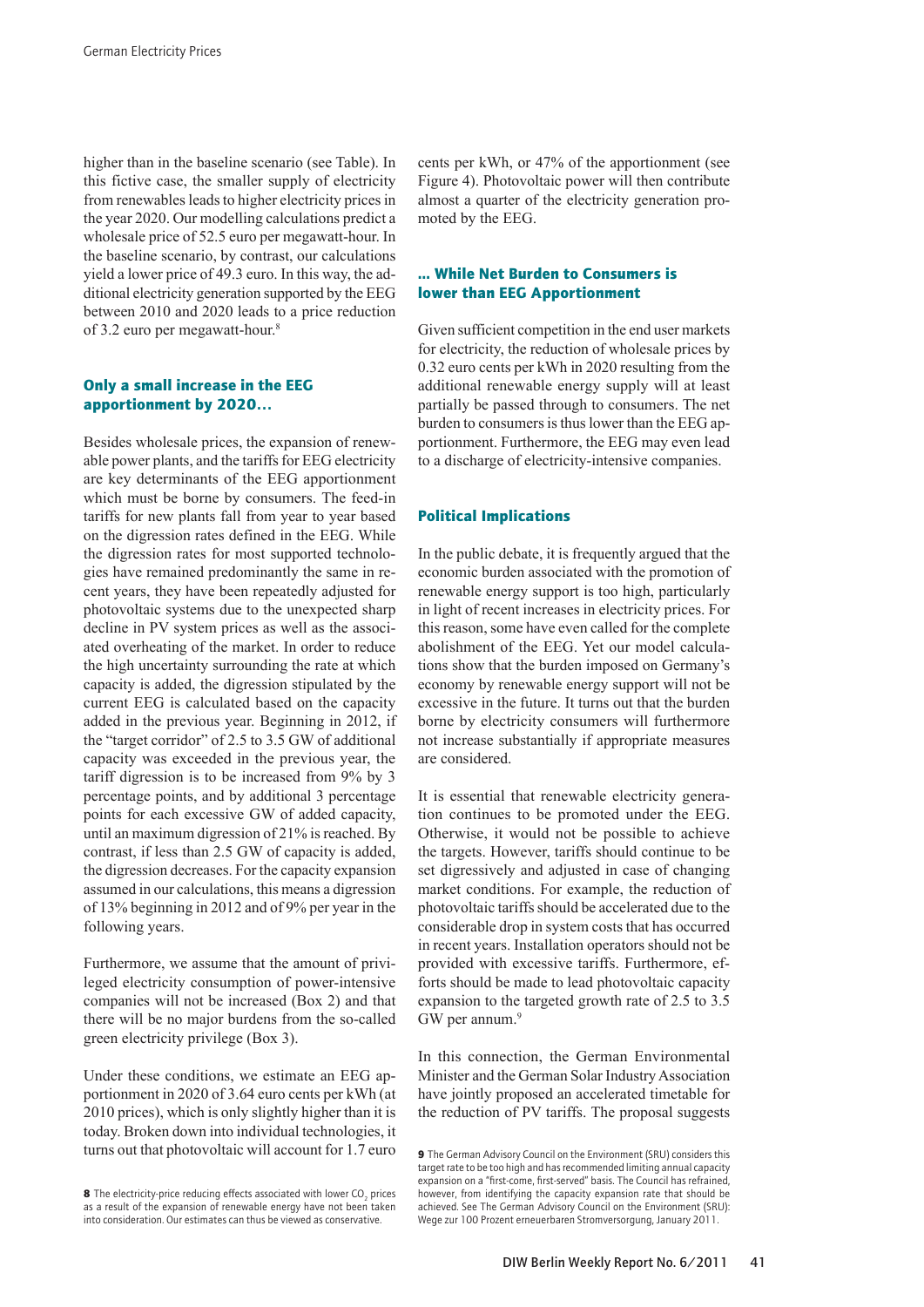#### Box 2

#### Improving the EEG Special Equalisation Scheme

The special equalisation scheme contained in Sections 41 to 44 of the German Renewable Energy Sources Act (EEG) provides advantages to power-intensive manufacturing companies and rail operators at the expense of other electricity consumers. The redistributive effect resulting from this scheme has become much stronger in recent years; the magnitude of the effect in 2010 has been estimated at 1.1 billion euro.<sup>1</sup> As a consequence of rising EEG differential costs, the redistributive effect resulting from current rules will continue to grow stronger. According to preliminary estimates, the magnitude of the redistribution in 2011 could reach 2.1 billion euro.<sup>2</sup> The burden falling on non-privileged consumers (companies which do not benefit from Sections 41 to 44, as well as households) will thus increase. Approximately one-sixth of power consumption is privileged under the EEG (apart from the special economic circumstances in 2009). The burden of financing green power promotion is correspondingly higher for other consumers.

The special equalisation scheme was devised to avert negative competitive effects of the EEG. Although not the whole additional burden directly leads to competitive disadvantage – crucial in this regard is whether or not competitors are also subject to similar policies – special treatment remains justified, particularly in light of the strong rise in the EEG apportionment in 2011. Yet it is against this very backdrop that the special equalisation scheme should be reconsidered.

The rules currently in place are not ideal. For example, companies with an annual power consumption of at least 100 GWh and electricity costs in relation to gross value added of 20% or more only make a contribution of 0.05 euro cents per kWh. When one takes the lower electricity prices induced by increased renewable power generation into account, such companies are even likely to profit on the whole from the EEG. The charge exemption granted to such companies is thus unnecessarily high. In the case of other manufacturing companies that receive exemption under the EEG (i.e. companies with an annual consumption of at least 10 GWh and electricity

costs equalling at least 15% of gross value added), full charges are levied only on 10% of electricity consumption. This arrangement also applies to rail operators. For this group of privileged consumers, as well, the charge exemption is unnecessarily high. Companies falling just below the defined consumption threshold receive no exemption whatsoever and, like Germany's households, bear the full EEG apportionment, including the additional costs resulting from the exemptions provided to power-intensive firms.

The following guidelines should be observed when revising the special equalisation scheme:

- The reduced charge of 0.05 cents per kWh should be considerably increased (for example, to 0.5 euro cents per kWh).
- Absolute annual power consumption is only appropriate to a limited extent as a criterion for determining charge thresholds. The threshold of 100 GWh should be abolished so that companies with higher power consumption levels are also required to pay full charges on a defined percentage of their power consumption (deductible).
- Relative electricity costs are an economically sound criterion for determining the level of exemption that should be granted. The deductible could have a variable structure that depends on relative electricity costs. This would avoid large exemption discrepancies based on marginal differences in power consumption. In the case of low relative electricity costs, a larger deductible is justified.
- If legislators intend to make additional companies eligible for exemption, then an additional threshold, such as relative electricity costs of 10 to 15%, should be applied. These companies should be required to pay full charges on a higher percentage of their consumption, e.g. 30 or 40%.
- The broad inclusion of all rail operators in the special equalisation scheme should be reconsidered under competitive and environmental considerations.
- On the whole, a revision of the equalisation scheme should reduce the burden placed on all other consumers, such as households.

<sup>1</sup> ISI, GWS, IZES, DIW: Einzel- und gesamtwirtschaftliche Analyse von Kosten- und Nutzenwirkungen des Ausbaus Erneuerbarer Energien im deutschen Strom- und Wärmemarkt: Kurzupdate der quantifizierten Kosten- und Nutzenwirkungen für 2009. Study undertaken on behalf of the German Environmental Ministry (BMU), May 2010.

<sup>2</sup> BMU: Informationen zur Anwendung von § 40 ff. EEG (Besondere Ausgleichsregelung) für das Jahr 2011. Publication date: 15 December 2010.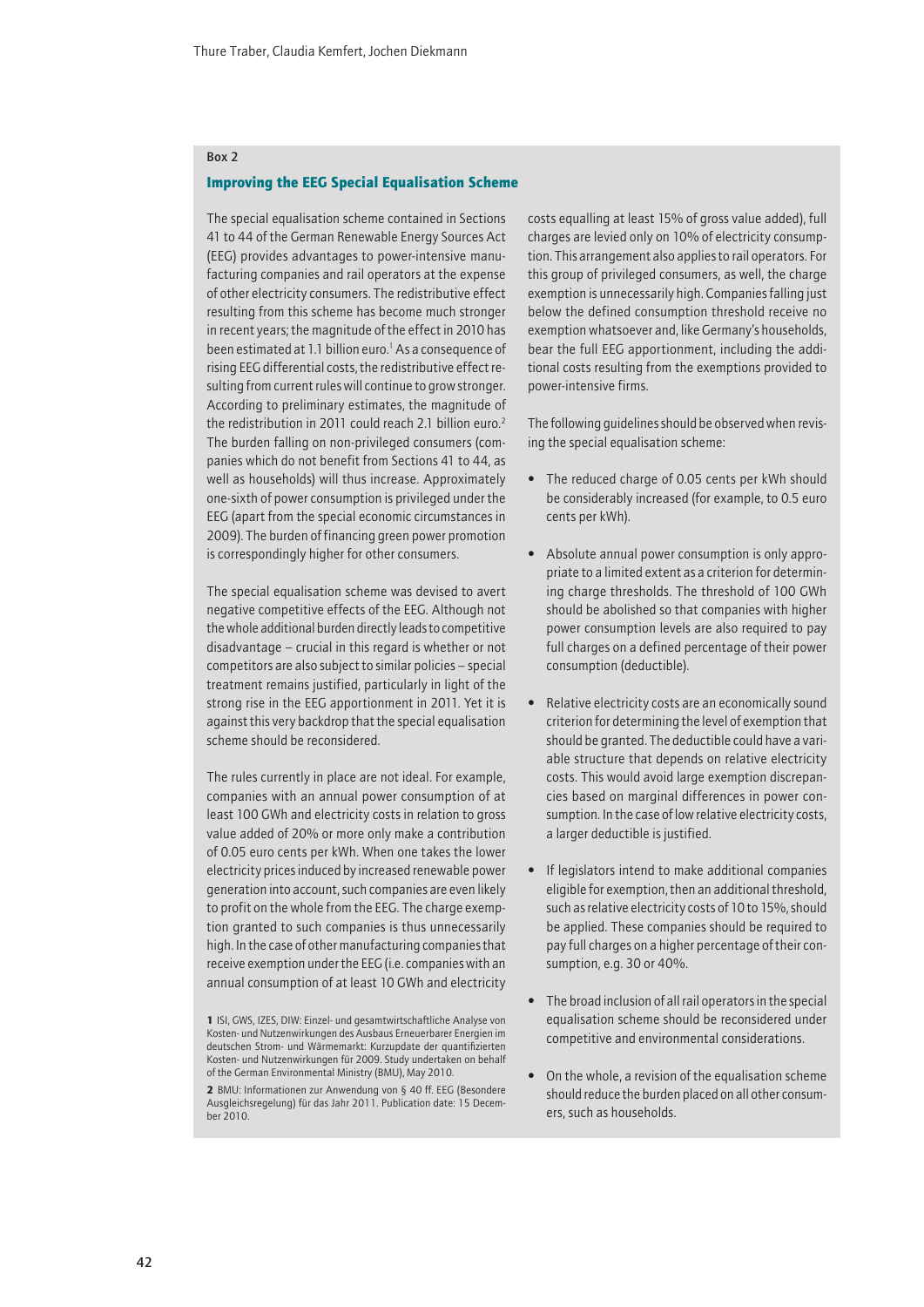#### Box 3

#### Abolishment of the EEG Green Electricity Privilege

In order to promote the market integration of electricity from renewable resources, in accordance with Sec. 37 of the German Renewable Energy Act (EEG), electricity suppliers are exempted from the EEG apportionment if at least 50% of the total volume of electricity they sell to end consumers qualifies for EEG tariffs. This socalled "green electricity privilege" was devised first and foremost to promote the direct selling of electricity from low cost installations. This provision, however, increases the specific additional costs for the remaining EEG electricity. With increasing EEG apportionment, the direct selling of electricity (in accordance with Sec. 17 of the EEG) becomes increasingly attractive in combination with the green electricity privilege. Assuming an energy supplier has a 50% green electricity share and the current EEG apportionment of 3.53 euro cents applies, the total advantage is equal to 7 euro cents per kWh. The total revenue – including a market price of around 5 euro cents per kWh – is thus 12 euro cents per kWh, a figure which in many cases is considerably higher than the EEG tariff, even when one subtracts approximately 20% for selling costs.

According to estimates prepared by the Leipzig Institute for Energy, there is already in 2011 a direct selling potential resulting from these incentives of approximately 37 TWh, approximately a third of which (12.3 TWh) will be directly sold.<sup>1</sup> This, in turn, is expected to reduce nonprivileged final consumption – which is ultimately the basis for the EEG apportionment – by a total of approximately 24.6 TWh, or 6 percent. The forecasted additional burden from the green electricity privilege was taken into account as the EEG apportionment was calculated for 2011.<sup>2</sup> In coming years this burden would increase even further.

Due to the sharp rise in the EEG apportionment, the magnitude of benefit granted through the green electricity privilege is considerably higher than intended. The magnitude of benefit has set excessively strong incentives for suppliers to take advantage of the provisions for direct selling. At the same time, considerable volumes of renewable and non-renewable electricity are freed from charges. This, in turn, induces further increases in the apportionment to be paid by non-privileged electricity consumers. The green electricity privilege should thus be abolished in its current form.<sup>3</sup> To support market integration of renewables, it would be better to institute a bonus or market premium model for direct selling. According to a recent proposal made by the German Environmental Ministry, the charge exemption for companies that use the green electricity privilege should be limited to 2 euro cents per kWh.4 After all, this proposal would reduce the burden placed on other consumers by the green electricity privilege.

4 Environment Minister Röttgen: Solar power support must be adjusted to market developments. BMU Press Release No. 008/11. Berlin, 20 Jan. 2011.

introducing the variable portion of the digression rate already in mid-2011, instead of in the beginning of 2012.10 According to this proposal, the tariff reduction would be between 0 and 15%, depending on the capacity expansion realized in the months of March to May 2011. This measure, however, would reduce excess support for photovoltaic only conditionally and probably to a limited extent. Thus, the reduction would potentially be insufficient to slow down capacity expansion. As an alternative, legislators could non-conditionally reduce the PV tariff at mid-year by 12%, thereby reacting more forcefully to current market developments.

Moreover, circumventing the feared negative consequences of the green electricity privilege can help to prevent a further increase in the overall EEG apportionment (Box 3). Similarly, as adjustments are made to the EEG in 2012, care should be taken to ensure that the burden on consumers resulting from the charge exemption granted to power-intensive firms at least does not increase (Box 2).

For the further expansion of renewable energy it is also necessary to ensure sufficient power-grid connectivity to neighboring EU states. Likewise, within Germany the power grid needs to be expanded and improved. In its most recent network study, the German Energy Agency (DENA) estimates that up to 3,500 kilometers of additional

<sup>1</sup> Leipziger Institut für Energetik GmbH (IE): Jahresprognose 2011 zur deutschlandweiten Stromerzeugung aus regenerativen Kraftwerken. Prognose der Stromeinspeisung und der Vergütung im Rahmen des Erneuerbare-Energien-Gesetzes für 2011. Endbericht im Auftrag der Übertragungsnetzbetreiber (ÜNB). Leipzig, 30 September 2010.

<sup>2</sup> 50Hertz Transmission GmbH, Amprion GmbH, EnBW Transportnetze AG, TenneT TSO GmbH: Prognose der EEG-Umlage nach Ausgl-MechV. Prognosekonzept und Berechnung der ÜNB. Publication date: 15 October 2010.

<sup>3</sup> Georg Erdmann, Manfred Fischedick, Christian von Hirschhausen, Olav Hohmeyer, Eberhard Jochem, Claudia Kemfert, Felix Matthes, Martin Pehnt, Mario Ragwitz, Jürgen Schmid: Dringender Appell zur Rettung des Erneuerbare-Energien-Gesetzes seitens deutscher Energiewissenschaftler. DIW Press Release of 15 December 2010.

<sup>10</sup> Environment Minister Röttgen: solar power support must be adjusted to market developments. BMU Press Release No. 008/11. Berlin, 20 Jan. 2011.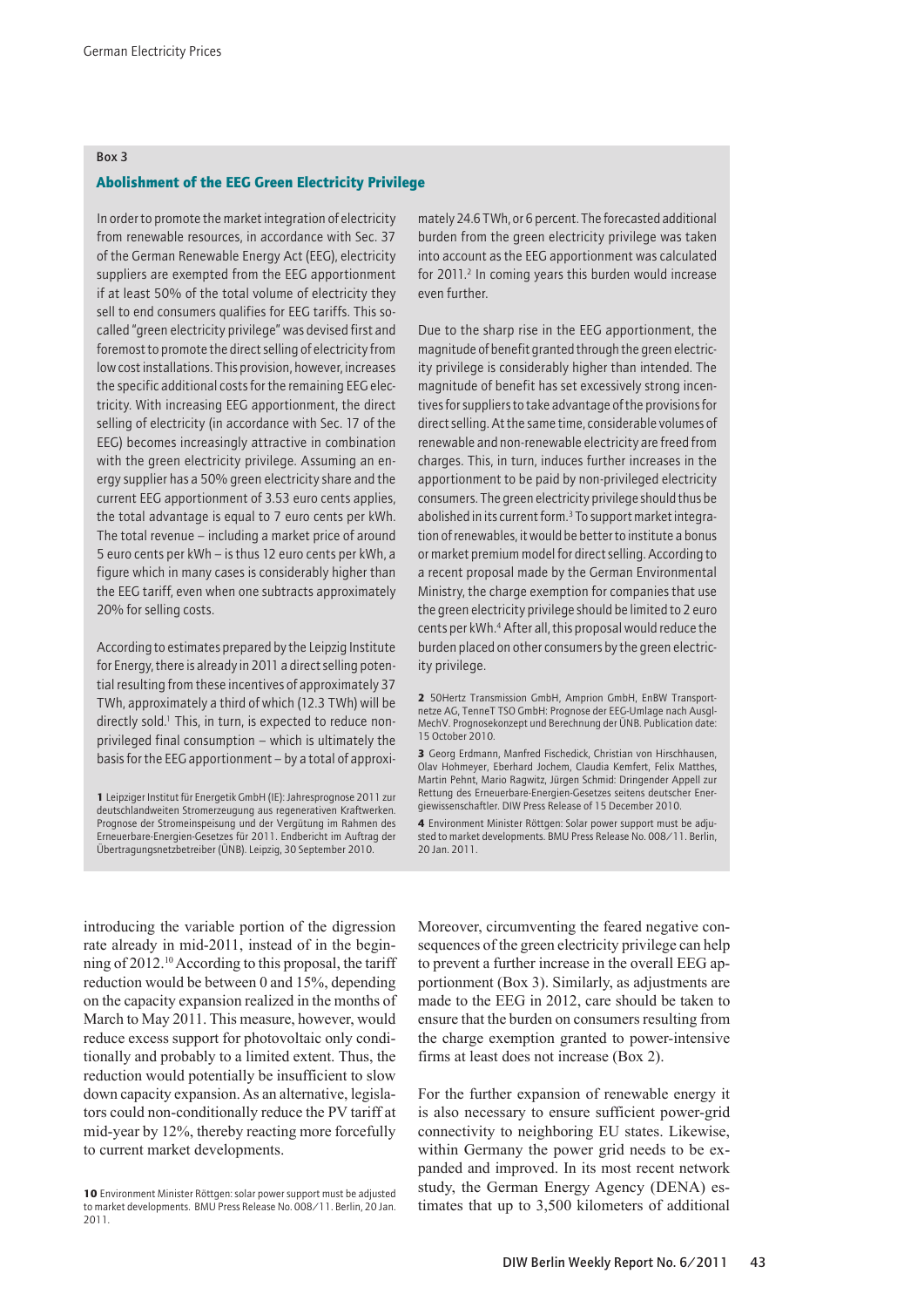Figure 4

### EEG Apportionment in 2010 and 2011, Forecast to 2020



In 2020 EEG reallocation charges in real terms will only be slightly higher than they are today.

power lines are needed in Germany, an investment expected to cost up to 25 billion euro.<sup>11</sup> In the first network study released by DENA, it was shown that at least 850 kilometres of new power lines are required. Unfortunately, the power grid has for various reasons not been sufficiently expanded thus far. Existing market structures have not delivered adequate incentives for network expansion. Four large energy suppliers in Germany continue to possess nearly 75% of all conventional power plant capacity and also own most of the power grid. Only recently has the market been shaken up by new suppliers, particularly in the area of renewables. Furthermore, two providers have sold their grid assets – more or less willingly. Regulatory authorities have for some time criticized the lack of competition at various stages of the value chain in the electricity market.<sup>12</sup> Insufficient competition can hinder power grid expansion, among other negative effects.

In addition to the expansion of Germany's power grid, it will be necessary in the future to make greater use of energy storage facilities in order to compensate for fluctuations in wind and solar power generation. Thus, regulatory authorities should not

only devote attention to the expansion of the power grid, but also to the construction of new electricity storage facilities. Furthermore, the EEG should be modified to create incentives for both, greater market integration as well as demand-driven feeding-in of more flexible renewable energy such as electricity from biogas.

It is also important to bolster competition in nonregulated segments of the electricity market by mitigating the dominance of Germany's four large energy suppliers and by ensuring sufficient market transparency. Moreover, the integration of electricity markets in Europe should be encouraged. Finally, in order to support competition, consumers need to make greater use of their right to switch energy supplier.

#### Conclusion

The consumer electricity price increases witnessed in Germany are in recent years partially attributable to a strong rise in the green electricity apportionment under the German Renewable Energy Act (EEG). In 2011, the EEG apportionment amounted to 3.53 euro cents per kWh, including associated VAT this accounts for approximately one-sixth of household spending on electricity.

In simulating the electricity market, we assumed in accordance with the German Environmental Ministry's guideline scenario that electricity generation from renewable energy will more than double between 2010 and 2020. In our calculations we also took into account the rapid expansion of photovoltaic capacity in 2010 and 2011. According to our findings, the inflation-adjusted wholesale price for electricity will only increase by 11% between 2010 and 2020 to 4.9 euro cents per kWh, despite increasing fuel and  $CO<sub>2</sub>$  certificate prices. The EEG apportionment will be 3.6 euro cents per kWh in 2020, thus only somewhat higher in real terms than they are today. The main reason for this stabilisa-<br>fects. tion of the apportionment is the fact that the feed-in tariffs granted to new installations are digressive. Furthermore, the feed-in tariffs will be diminished in real terms by price inflation.

> Increasing power generation from renewable energy reduces wholesale electricity prices. To the contrary, assuming no further expansion in renewables and an increased coal power plant capacity, the inflation-adjusted wholesale price for electricity would increase to 5.3 euro cents per kWh by 2020. In our baseline scenario that includes further deployment of renewables, the wholesale price is by 0.3 euro

<sup>11</sup> See German Energy Agency: Dena-Netzstudie II: Integration erneuerbarer Energien in die deutsche Stromversorgung im Zeitraum 2015– 2020 mit Ausblick 2025. Berlin 2010.

<sup>12</sup> See Bundeskartellamt: Sektoruntersuchung Stromerzeugung und Stromgroßhandel. Bericht gemäß § 32e Abs. 3 GWB. Bonn, January 2011. Federal Network Agency: Monitoringbericht 2010. Bonn, November 2010. See also Federal Network Agency: Bundesnetzagentur nimmt Stellung zur Erhöhung der EEG-Umlage. Press Release, 15 November 2010.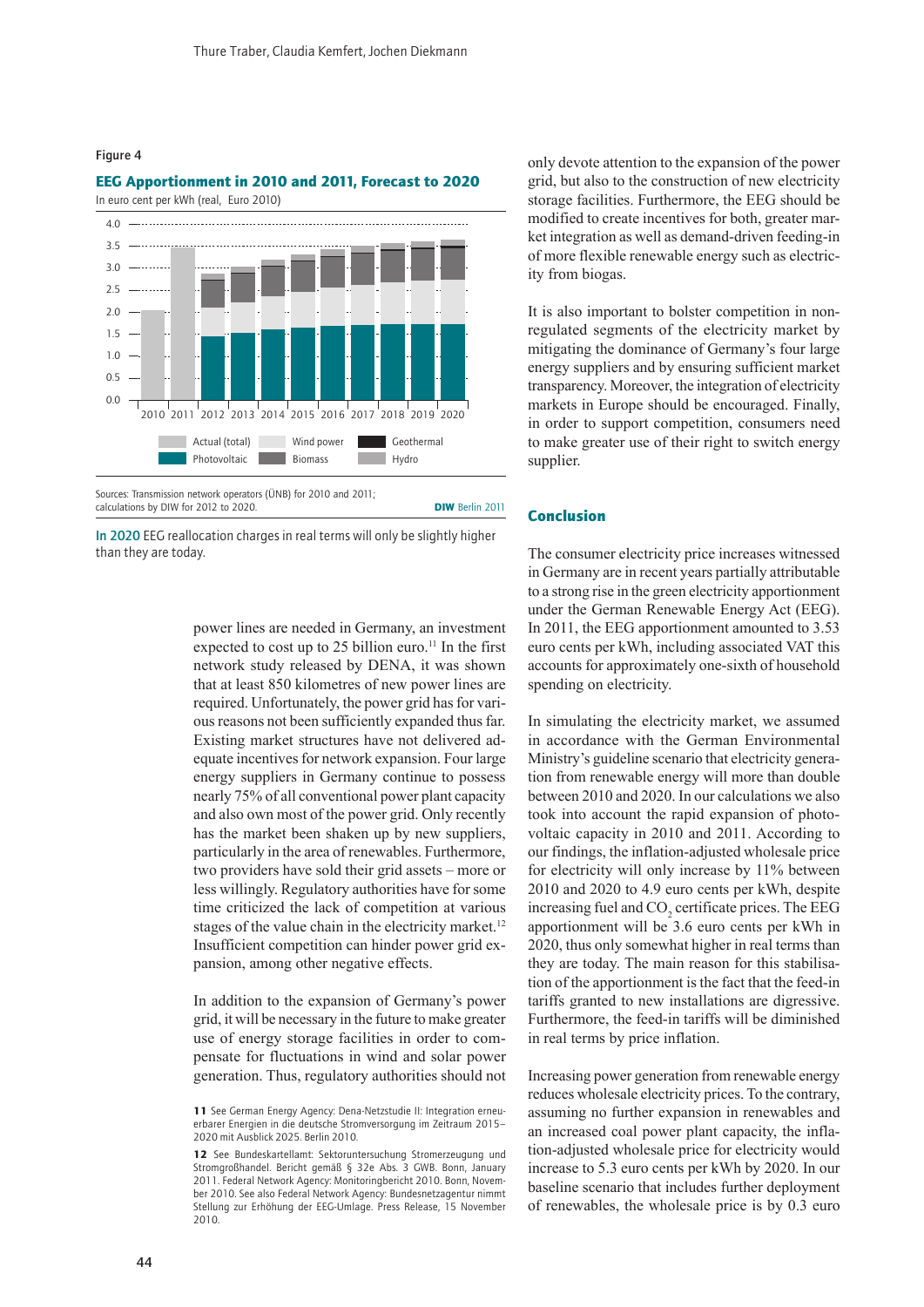cents per kWh lower. The net burden to consumers is thus lower than the EEG apportionment.

The support granted under the EEG must be maintained if renewable energy development targets are to be fulfilled. Yet legislators must also take action at present to counter market overheating in the photovoltaic sector and to reduce windfall gains induced by the support system. Furthermore, the so-called green electricity privilege should be modified in order to prevent the apportionment from rising too high. Similarly, revision of special rules for power-intensive companies should not lead to an additional burden being placed on other electricity consumers.

Over the long term, the overall support level provided under the EEG should be reduced. For the further expansion of renewable energy it is additionally necessary to expand Germany's power grid and construct new energy storage facilities. Finally, steps must also be taken to establish more competition in electricity markets.

*(First published as "Strompreise: Künftig nur noch geringe Erhöhung durch erneuerbare Energien", in: Wochenbericht des DIW Berlin Nr. 6/2011.)*